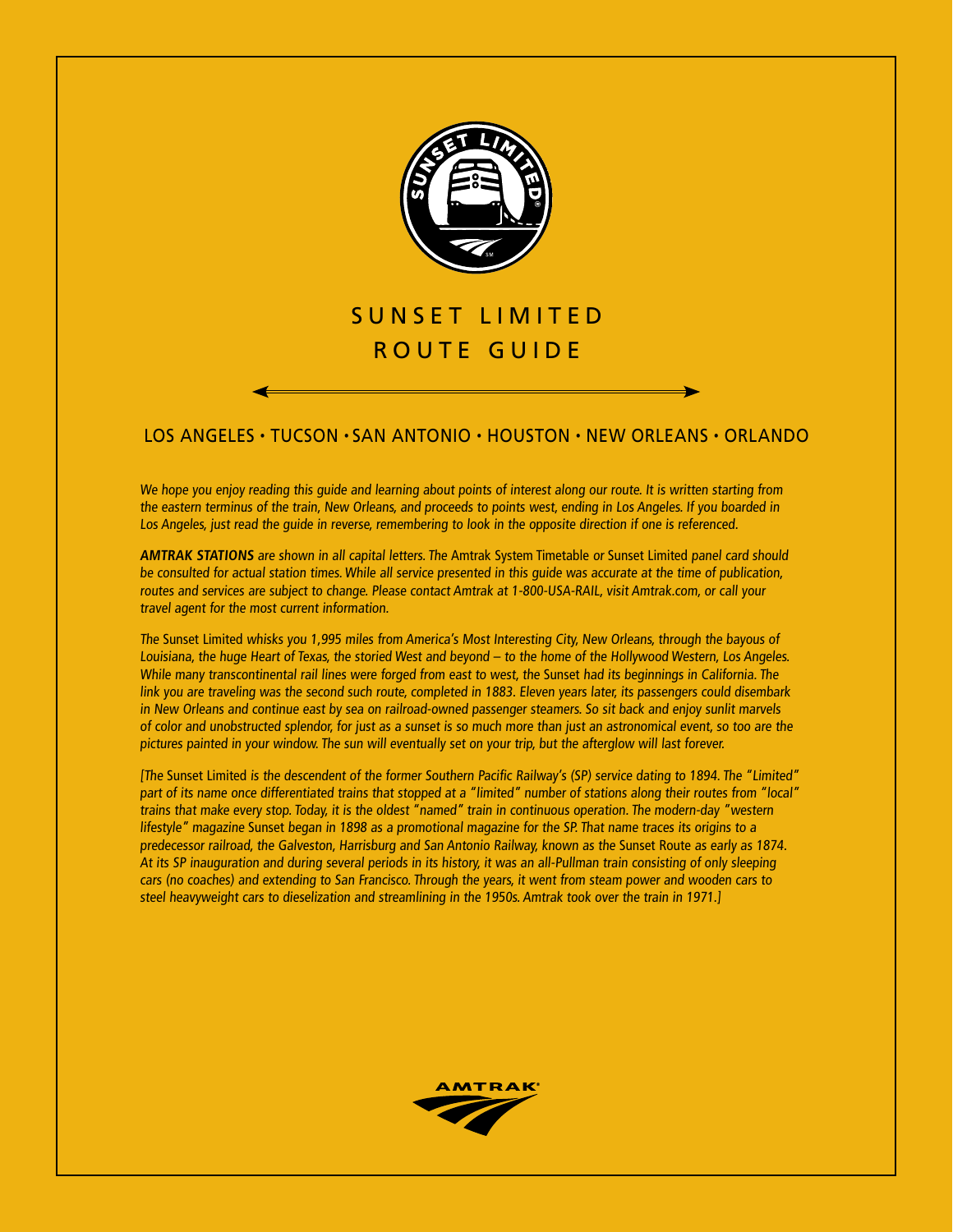## WELCOME ABOARD



Welcome aboard the Sunset Limited. From the pulsing rhythm of New Orleans jazz to the flash of Hollywood, discover the spectacular scenery, geology, history and thriving cities that are uniquely American.

On board the Sunset Limited, you will experience the comfort and relaxation of train travel while viewing spectacular scenery. We are happy to have you aboard today and want to ensure your trip is everything you want it to be. If there is anything that can be done to make your trip more enjoyable, please do not hesitate to call upon any Amtrak employee.

## THE TRAIN STAFF

The staff of the Sunset Limited is here to make your trip a special and enjoyable experience.

Conductor is responsible for the entire On-Board Services Staff including ticket collection, passenger safety, and the safe operation of the train.

Lead Service Attendant is responsible for the operation of the Dining car and Dining car staff.

Lounge car Attendant is responsible for the operation of the Lounge/Café car

Sleeping car Attendant is responsible for providing all service for passengers ticketed in Sleeping car accommodations, including room preparation, luggage service and any assistance necessary to ensure a comfortable journey. Contact your Sleeping car Attendant if you desire drinks before dinner. They will also take your dinner reservations or arrange for your meal to be served in the privacy and comfort of your accommodation.

Coach Attendant is responsible for providing service for passengers ticketed in coach. This includes seat assignment, pillow service and assistance to ensure a comfortable journey.

## ACCOMMODATIONS

**Superliner Sleeping** car accommodations provide a range of private rooms with amenities for day and night use. From roomettes to bedrooms featuring a private lavatory and shower, Sleeping car accommodations will suit any need and can be described in more detail by any member of the crew. Please ask to speak to the Conductor regarding the availability of rooms. Amtrak's Magnolia Room Lounge is available for Sleeping car passengers boarding in New Orleans and Traxx Club in Los Angeles.

**Coach** seating provides a wide, reclining seat with leg rest, folding tray table and overhead lights. This enhanced service provides at-seat meal service if requested and larger pillows for additional sleeping comfort.

**Dining car** features full-service hot meals prepared by Amtrak chefs with regional menu items unique to the Sunset Limited. The Dining car provides the perfect atmosphere to meet your fellow passengers and enjoy a delicious meal while the scenery glides by your window. Sleeping car accommodation charges include meals in the Dining car while passengers ticketed in Coach may purchase Dining car meals at reasonable prices.

Sightseer Lounge - Café car is the perfect car for viewing the spectacular scenery along the Sunset Limited route. Large panoramic windows and informal seating provide the ideal atmosphere for sightseeing and making new friends. The Café is located on the lower level of this car and features sandwiches, snacks, beverages, and other light fare.

HOST RAILROADS are the freight and commuter railroads that Amtrak contracts with to operate Amtrak passenger trains. The Sunset Limited travels between New Orleans and Lake Charles over the BNSF Railway Company; and between Lake Charles and Los Angeles over the Union Pacific Railway.

Information contained in this route guide as well as described amenities and features are subject to change without notice. While gratuities are not required for services provided, it is an appreciated way to convey to an employee that he or she has made your trip more enjoyable.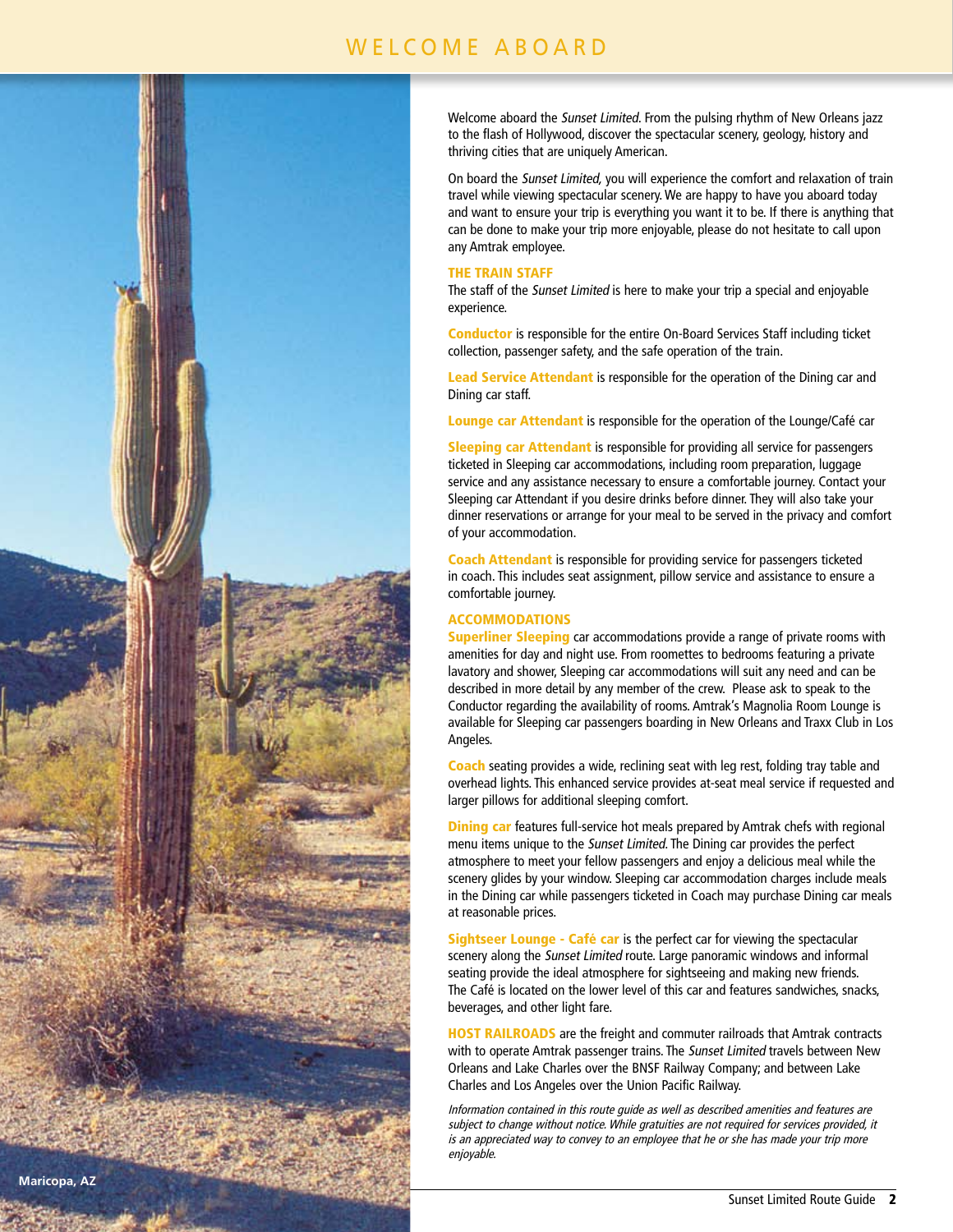

NEW ORLEANS is also known as the Big Easy, the City that Care Forgot and the Crescent City. It has existed under four different flags since its founding in 1723: French, Spanish, Confederate States, and U.S. One of the nation's greatest ports, the city preserves the flavor of the Old South with a distinctly French accent. It is famed for its filigree wrought iron balconied Vieux Carre (French Quarter) and festive Mardi Gras celebrations that herald the beginning of Lent. Considered the birthplace of jazz, it is also home to some of the best restaurants in the world. With so much to offer, it's easy to see why it is also known as America's Most Interesting City – a city that never sleeps. At the beautiful River Walk, you can see the lights of the Greater New Orleans Bridge cross the Mississippi into Algiers on the West Bank. The street car line dates to 1835, with cars built in the 1920s. Jackson Square stands at the heart of the Quarter, where the gray spires of the St. Louis Cathedral tower high in the air; at nearby French Market, coffee and chicory with "beignets" (French donuts) are world famous.

Canal Street, America's widest thoroughfare, divides the "Quarter" from downtown's central business district, running northward from the river. The world's first movie theater was established on Canal Street in 1896. The street's northern "head" terminates at the Cemeteries, some of the city's oldest and most historic graveyards; at the south end, or "foot," are the World Trade Center and the Canal Street (Algiers) Ferry. But the French Quarter is the oldest and most famous section, looking much as it did in the 1700s and 1800s, with buildings crowding the edge of narrow sidewalks. Here is the infamous Bourbon Street, where the music never stops; one block over, the unique shops of Royal Street beckon. The residential Garden District is filled with flowers, trees and some of New Orleans' grandest homes. Part of "uptown" New Orleans north of Canal Street, it is a pleasant, residential area centering on Audubon Park and the campuses of Tulane and Loyola universities. Truly, this is the crown jewel of the South!

Huey P. Long Bridge connects Elmwood on the East Bank with Bridge City on the West Bank of the Mississippi River. A favorite "rail fan" location, it is, at 4.4 miles, the longest railroad bridge in the U.S., named for the popular and notorious former governor Huey P. Long. It opened in 1935 and is owned by the New Orleans Public Belt Railroad, a non-profit terminal switching company.

**SCHREIVER** is situated in Terrebonne Parish near offshore oil rigs that produce 79 percent of the oil and 72 percent of the natural gas that comes from U.S. coastlines, a source of debate between industry and environmentalists who point to the threat to pristine watersheds and increased exposure to damage from hurricanes. Nearby, Munson's World Famous Swamp Tours takes visitors gliding through the black

waters of primitive bayous – slow-moving bodies of water that are home to alligators and tall cypress trees dripping with Spanish moss. The St. George Observatory offers visits by appointment and education in astrophotography, photometry, spectroscopy and telescope use among many other programs.

**NEW IBERIA** exudes Native American, Spanish and French influences under its moss-laden, majestic oaks in the downtown Historic District. Legend has it that legendary pirate Jean Lafitte buried treasure beneath the oaks lining the bayou. Nearby Avery Island houses world-famous Tabasco Sauce manufacturer McIlhenny Company as well as one of the world's largest salt mines; Jungle Gardens and its Bird City rookery hosts visitors from around the world. The Sugarcane Festival occurs in September and the Gumbo Cook-Off happens in October. Former Louisiana Governor Kathleen Blanco, a fixture on television in the wake of Hurricane Katrina in 2005, hails from New Iberia.

**LAFAYETTE** is situated at the center of Louisiana's "Acadiana" region consisting of low, gentle hills in the northern section, marshes and bayous in the south, stretching from just west of New Orleans to the Texas border and to about 100 miles inland. It is primarily populated by "francophones" – in this case, descendents of French Cajuns exiled from Canada's Maritime Provinces, particularly Nova Scotia. This is a land filled with fields of rice and sugarcane. The Festivals Acadiens et Créoles keeps the Cajun culture alive with bayou food, music and culture. The city takes its name from General Gilbert du Motier, marquis de Lafayette, a French military officer who served in the Continental Army under George Washington. Due to the Cajun culture's affinity for good food, it has one of the highest numbers of restaurants per capita of any U.S. city.

LAKE CHARLES is a major petrochemical refining and recreational gaming center. With more than 75 festivals held annually, it is referred to as the Festival Capital of Louisiana. Just east of downtown, its Charpentier District – French for carpenter – features numerous large 1890s Victorian houses utilizing pine from the city's mills. Trunkline LNG (Liquefied Natural Gas) is one of the few such terminals in the U.S. Dr. Michael DeBakey, the first heart surgeon to implant an artificial heart successfully in 1963, was born in Lake Charles, as was singersongwriter Lucinda Williams. Cages submerged in the rice paddies provide evidence of the 125,000 acres devoted to crawfish farming in Louisiana – the most in the nation.

Louisiana/Texas State Line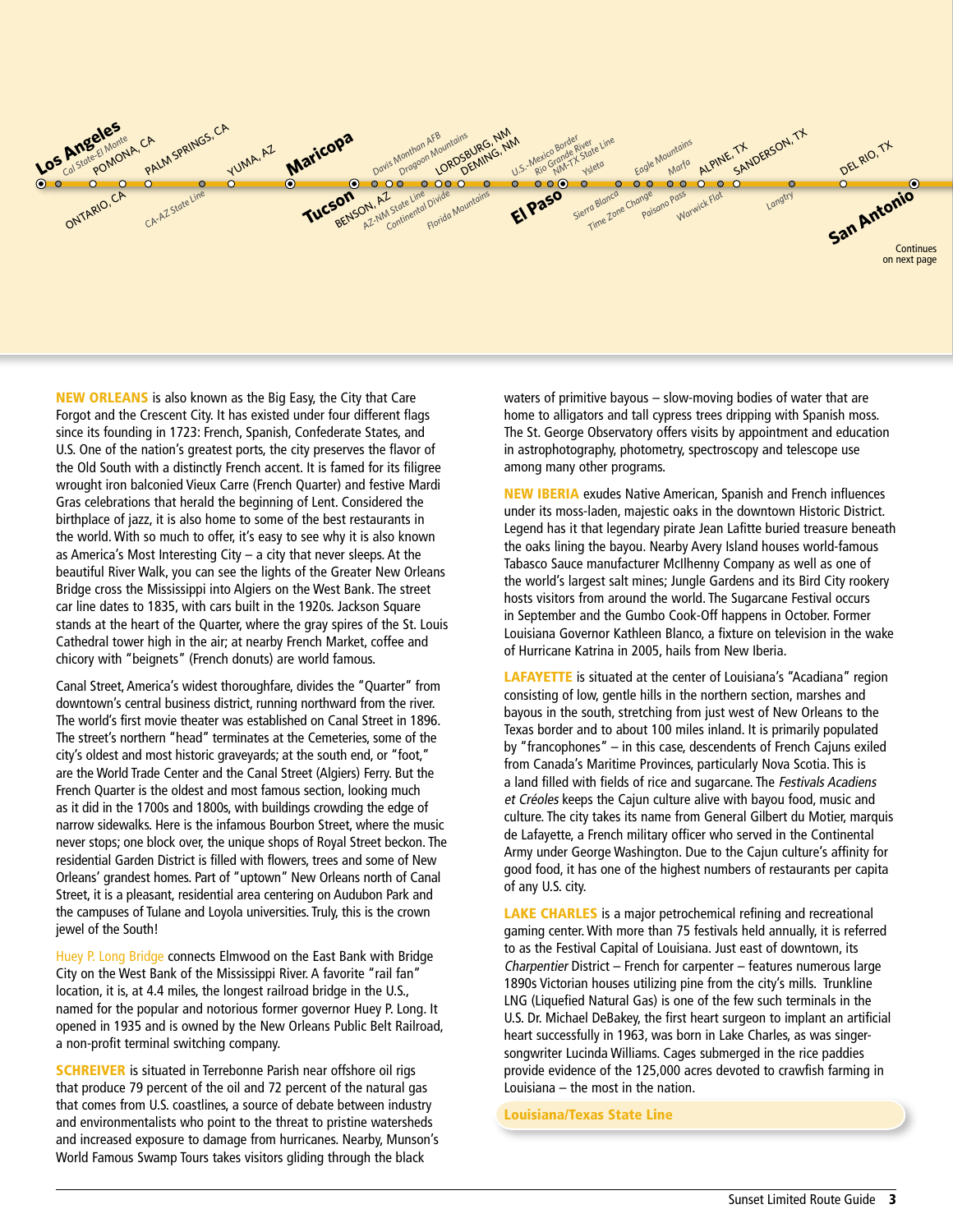

Orange is the easternmost city in Texas, located on the Sabine River at the Louisiana border, and is a deep-water port to the Gulf of Mexico. The chemical industry paces area revenue. The Stark Museum of Art houses a valuable and extensive collection of 19<sup>th</sup> and 20<sup>th</sup> century American Western art and artifacts; the W.H. Stark House is the careful restoration of an 1894 Victorian home typical of a wealthy family of the period. The First Presbyterian Church, completed in 1912, was the first building to be air conditioned west of the Mississippi River, and has the only opalescent glass dome in the U.S. Exit 880 on Interstate highway 10 here is the highest numbered exit mile marker on any freeway or Interstate in the North America.

BEAUMONT, along with Port Arthur and Orange, forms the Golden Triangle, a major industrial area on the Texas Gulf Coast. Home of the South Texas State Fair since 1907, Beaumont was a cattle-raising, farming, rice-milling and lumber center during the 19th century. Oil was discovered at nearby Spindletop in 1901, the first major oil field and one of the largest in U.S. history. It not only neatly divided both the state's and the city's history but also brought profound change to the entire world. Beaumont's Jefferson County courts became the first in the nation to implement electronic filing and service of court documents in 1996. Among its many cultural attractions is the Fire Museum of Texas featuring antique fire trucks, equipment and one of the world's largest hydrants. Its port consistently ranks among the top five in the U.S. for tonnage. Gulf Oil (now Chevron), Humble Oil and Magnolia Petroleum (now ExxonMobil) were founded in Beaumont. Country singers Mark Chesnutt and Tracy Byrd are Beaumonites.

HOUSTON is the fourth largest city in the U.S. and the largest in Texas. Its skyline, now visible, is the third tallest in the U.S. Founded in 1836, it was named after General Sam Houston, then-president of the Republic of Texas, who commanded at the Battle of San Jacinto to win independence from Mexico. Only New York City has more Fortune 500 headquarters. Houston's broad economic base includes energy, manufacturing, aeronautics, transportation and health care. Its port ranks first in international waterborne tonnage. By 1950, the development of air conditioning prompted many companies to relocate, creating an economic boom. The establishment of NASA's Manned Spacecraft Center in 1961 and its opening in 1963 created the city's aerospace industry; renamed in 1967 the Lyndon B. Johnson Space Center, it gave the city its nickname "Space City." A boom and bust cycle in the petroleum industry in the 1970s and 1980s brought about efforts to diversify the economy. Today, it is home to the nation's third largest concentration of consular offices representing 86 countries. Its visual and performing arts scene is the second largest concentration of theater seats in a downtown area. Its many tourism attractions include

the Space Center, Bayou Place, the Galleria Mall, Old Market Square, Downtown Aquarium and San Jacinto Battleground State Historic Site. Its Reliant Astrodome was the first such stadium in the world. Entertainment notables from Houston include the late actor Patrick Swayze, pop singer Hilary Duff and southern rock band ZZ Top.

**SAN ANTONIO** is a cultural and geographic gateway to the Southwest. It is best known for its River Walk lined with restaurants, bars and shops, the Alamo, the Tejano culture and its Sea World and Six Flags Fiesta Texas theme parks. It is also home to one of the most successful professional basketball franchises in the NBA, the Spurs. The Battle of the Alamo in 1836 pitted 189 defenders against the 4,000 man army of Mexican General Santa Anna for 13 days; their deaths led to the battle cry "Remember the Alamo" as a rallying point of the Texas Revolution. The building is a former Catholic mission maintained as a shrine in the heart of the historic downtown district. The seventh most populous city in the U.S., its diversified economy is focused on financial services, health care, defense and tourism. Twenty million tourists annually contribute substantially to the city's economy as well. The Fairmont Hotel, built in 1906, is in Guiness World Records as one of the heaviest buildings ever to be moved intact. Visitors can also see the 40-foot tall cowboy boots at North Star Mall to experience the cowboy culture year round. Notable natives and residents include entertainer Carol Burnett and actors Joan Crawford, Olivia de Havilland and Tommy Lee Jones.

**DEL RIO** is a border city with Mexico and home to Laughlin Air Force Base, the busiest pilot training base in the U.S.A.F. and the largest employer in the area. In 1962, it was Laughlin-based U-2 photographic evidence of a land-based nuclear missile installation in Cuba that touched off the infamous Cuban Missile Crisis of that year. Three Border Patrol Stations are also large employers. Actress Jessica Alba was a resident when her father was stationed here in the Air Force. The town has served as a backdrop for numerous movies and music videos. The Val Verde Winery in Del Rio, founded in 1883, is the oldest in Texas' booming wine industry. The wine business constitutes a "rising star" in the Lone Star State, now the fifth largest producer of grapes and wines in the U.S. Some 120 wineries produce in excess of \$120 billion in revenue annually. Spanish missionaries began cultivating grapes near present-day El Paso in the 1600s.

Langtry is most notable as home to the famous and eccentric "Judge" Roy Bean, who called himself the "Law West of the Pecos" and held court in his own saloon named the Jersey Lillie. A common and oftrepeated myth holds that the town was named for the famous actress of the period, Lillie Langtry; it was instead named for George Langtry,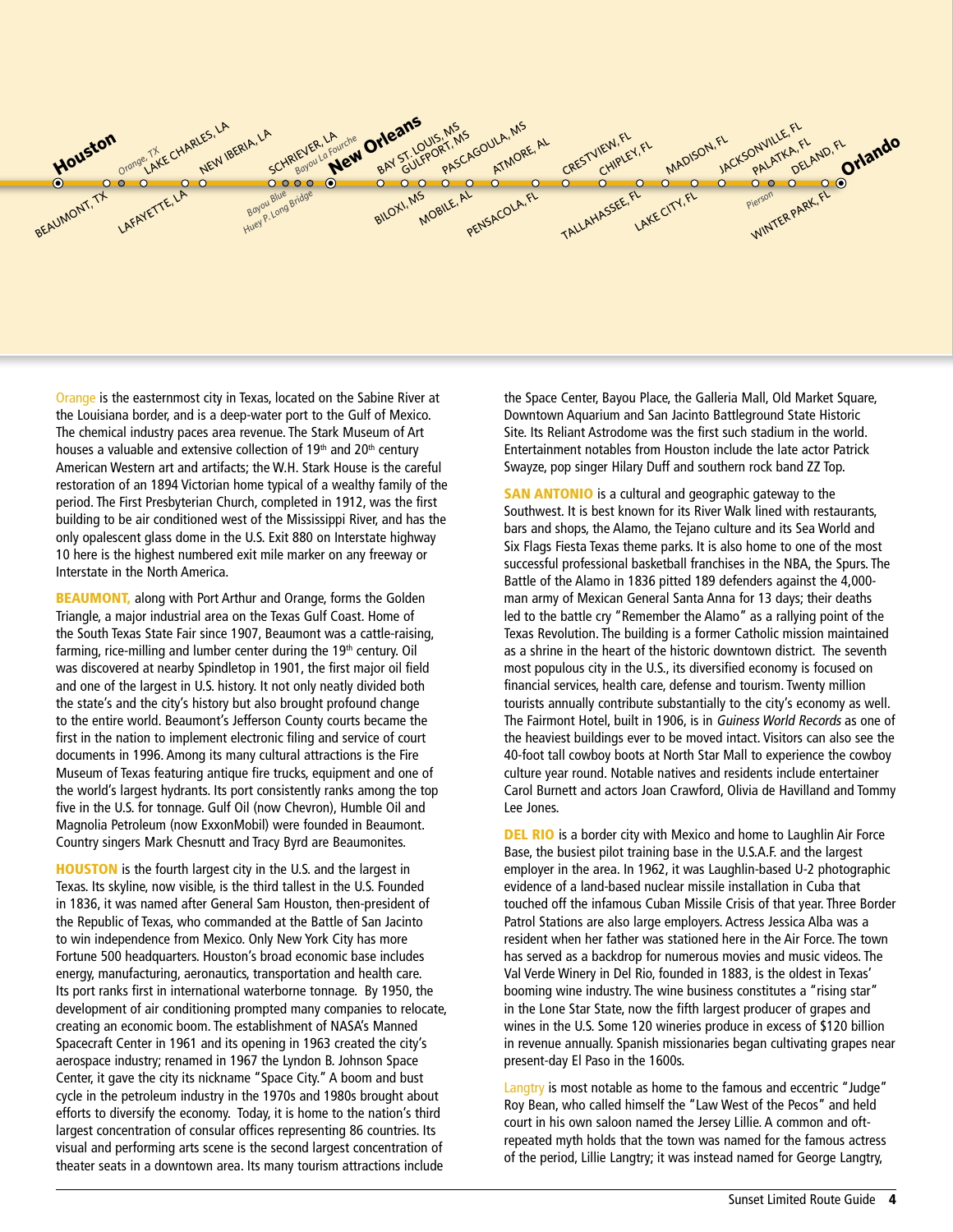an engineer and foreman who had supervised the work crew that built the railroad. After a checkered career, Bean spent most of his profits to help the poor and died in bed after a bout of heavy drinking. A fictionalized 1956 TV series depicted his life and times and starred Edgar Buchanan in the title role. Today, the Judge Roy Bean Visitor Center continues to keep the town alive.

**SANDERSON** is the cactus capital of Texas, the eastern gateway to the Big Bend Wilderness Area and site of the "last" train robbery in 1912 at nearby Baxter's Curve. The outlaws, thinking of everything, shod their horses with their shoes on backwards to make it appear that their escape was in the opposite direction! Foiled by a quick-thinking express messenger, the perpetrators' novel plan failed spectacularly. Today, the would-be robbers' graves are a tourist attraction in town at the Santa Rita Cemetery.

ALPINE is the gateway to Big Bend State Ranch Park, Fort Davis National Historical Site and home to Sul Ross State University. It celebrates the Working Ranch Rodeo and Chuckwagon Cookoff each August and the Big Bend Balloon Bash every September. Alpine came into existence in 1882 due to the arrival of the railroad and its abundant supply of high quality water essential to the operation of steam locomotives. In these parts, ranches often exceed 200,000 acres in size. Prior to the admission of Alaska to the Union in 1959, Alpine was the largest city in the largest county in the largest state in the United States.

Marfa is a tourist destination located between the Davis Mountains and Big Bend National Park. The name is derived from a character in a Jules Verne novel. The Chinati Foundation holds an annual open house for artists, collectors and art enthusiasts from around the world in its more than ten buildings of permanent exhibits. The famous 1956 film Giant staring Rock Hudson, Elizabeth Taylor and James Dean was filmed here and depicts the west Texas oil and ranching cultures. The city is one of the prime soaring sites in the U.S., an aviation sport dedicated to gliding on air currents. The town may be best known for the phenomenon known as the "Marfa Lights," unexplained sightings in the nocturnal sky that have been reported since at least 1883. Witnesses describe glowing basketball size spheres floating above the ground.

Time Zone Change Set your watch ahead one hour of westbound; one hour back if eastbound.

Sierra Blanca takes its name from a mountain just northwest of town. The town came into existence when competing railroads for a second transcontinental line came within ten miles of one another in 1881. Famous railroad magnate Jay Gould is said to have driven a silver spike to commemorate the event, and the town sprang up around the spot. Recent years have seen the rise of controversy over a nearby sewage sludge dump composed of waste products from New York City. Its population was 533 at the latest census.

Ysleta was settled in 1680 by Spanish conquistadors, Franciscan clerics and Tigua Indians fleeing the Pueblo Revolt in Mexico. In 1955, the City of El Paso annexed Ysleta against the wishes of residents. In 1967, the Tiguas were recognized formerly as the Ysleta Del Sur Pueblo. A successful casino was closed after a lobbying effort by Jack Abramoff, who later gained fame in a high-profile Washington political scandal and was convicted of defrauding American Indian tribes and corrupting public officials.

EL PASO is situated along the Rio Grande River across the border from Ciudad Juárez in Mexico. Fort Bliss, a major U.S. Army installation and local employer, lies to the east and northeast; the Franklin Mountains extend into the city from the north and nearly divides it into two sections. The area was not considered a part of Texas until

1848 when the Treaty of Guadalupe Hidalgo made settlements on the north bank of the Rio Grande River American; the present Texas-New Mexico boundary was drawn in the Compromise of 1850. The population exploded with the arrival of the Southern Pacific, Texas and Pacific and the Atchison, Topeka and Santa Fe railroads in 1881. Becoming a boomtown, it hired Marshal Dallas Stoudenmire to clean up and tame the cowboys and saloons. By 1930, Conrad Hilton opened his first high-rise hotel here; in 1934, Varney Speed Lines began operations out of El Paso Municipal Airport but was soon taken over and renamed Continental Airlines. The popular drink "Margarita" was first mixed at Tommy's Place Bar in 1945 in El Paso. The 24,000-acre Franklin Mountains State Park is the largest urban park in the U.S. and resides entirely within the city. Here is the headquarters of Helen of Troy Limited, manufacturer of health products such as Dr. Scholls, Vidal Sassoon and Sunbeam, among others. The offices of Fortune 500 companies such as Hoover, Eureka, Boeing and Delphi are also resident. Local attractions include Big Bend and Carlsbad Caverns national parks. Numerous films have been shot on location in El Paso, including No Country for Old Men starring Tommy Lee Jones. A long list of notables from El Paso includes Gene Roddenberry, television writer and creator of the popular TV series Star Trek. Note the handsomely restored train station here, designed by the same Chicago firm that built Washington Union Station in Washington, D.C.

### Texas/New Mexico State Line

Rio Grande River serves as a natural boundary; watch for the crucifixion-topped peak of Sierra de Christo Rey to mark this meeting of the Lone Star State, Texas, with Mexico and New Mexico – the Land of Enchantment. The 33-ft. statue stands atop a nine-ft. base on the 4,500-ft. mountain. Spanish for "Big River," the Rio Grande is 1,885 miles long, fourth longest river system in the U.S.

Florida Mountains soon loom close to the tracks, along with the Three Sisters. Look out for "Window Peak," a hole through a ridge in the Floridas at the 7,300 ft.-elevation mark. A flat-top mountain near the tracks is an extinct volcano; watch for rattlesnakes thriving on the warmth of its lava beds extending nearly to trackside. Into these barren lands between El Paso and the mountains rode the famous Mexican revolutionary Pancho Villa in 1916. And here, in 1881, came the end for Billy the Kid at the hands of Pat Garrett, the culmination of the famous Lincoln County Wars. To the southeast of Deming lies nearby Rockhound State Park, established in 1966 as the first park in the U.S. to allow collection of rocks and minerals for personal use.

DEMING was founded in 1881, named after Mary Ann Deming Crocker, wife of Charles Crocker – one of the so-called "Big Four" of the railroad industry in that era. Here the Silver Spike was driven to commemorate the meeting of the Southern Pacific and the Atchison Topeka & Santa Fe railroads, the second transcontinental railroad to be completed in the U.S. Of the numerous prehistoric Native American sites in the area, the Mimbres and Casas Grandes cultures left pottery of remarkable quality. The Lunas Mimbres Museum displays these artifacts, dating from between 950 A.D. and 1250 A.D. Among its other exhibits are a cowboy chuck wagon, a "Harvey House" traditional railroad restaurant and social center, and an antique auto collection that houses an extremely rare 1907 REO. Those initials stood for Ransom E. Olds, who pioneered both the REO and a more familiar brand, Oldsmobile. Watch for jack rabbits, cottontails, kangaroo rats, hawks, buzzards, coyotes, porcupines, skunks, songbirds, crows and roadrunners – among others.

Continental Divide Halfway to Lordsburg, we cross the Divide at an elevation of 4,587 ft., the point at which waters east of it flow into the Atlantic and to the west of it into the Pacific.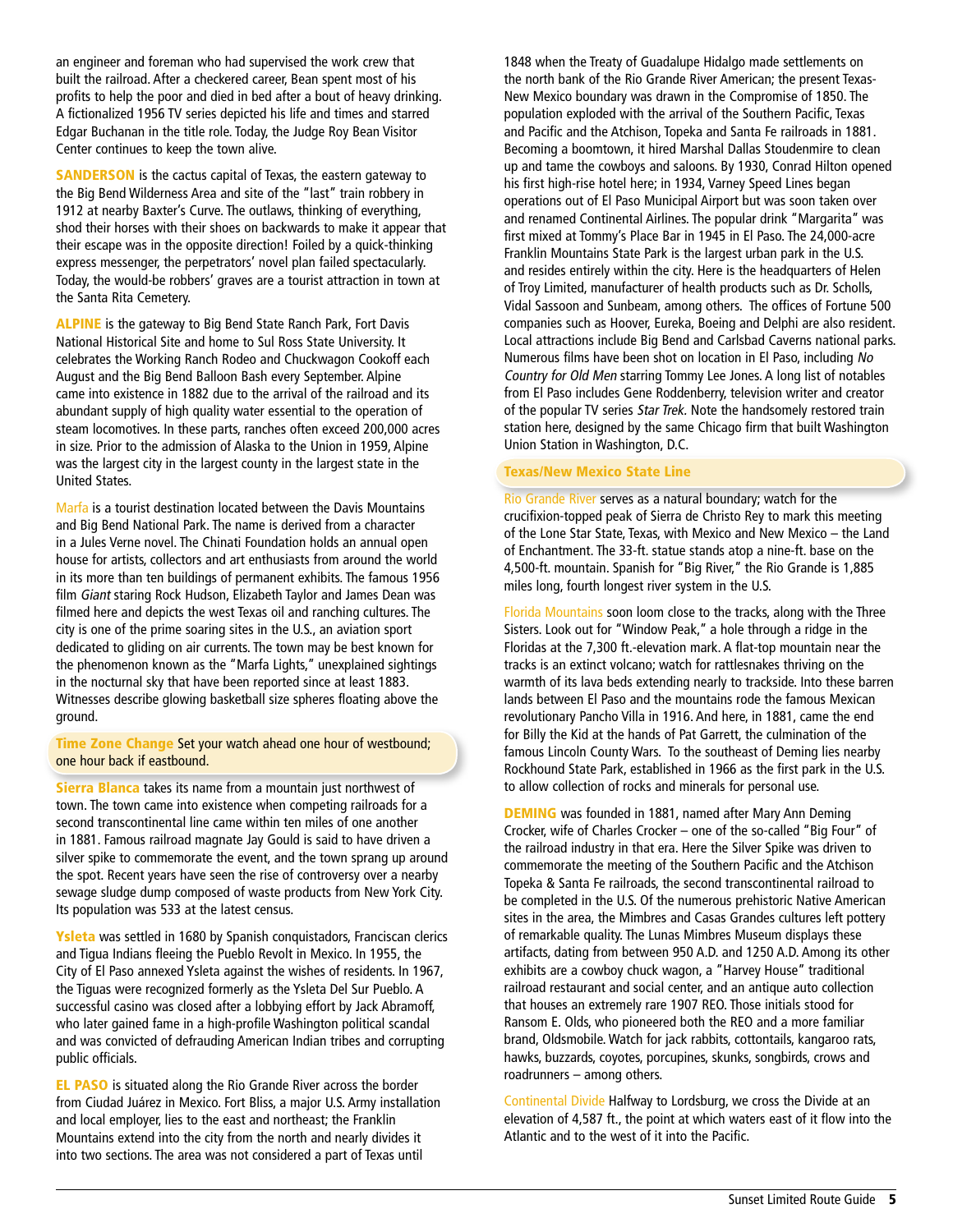LORDSBURG was founded in 1880 as a Southern Pacific Railroad town. In 1938, the first airport in New Mexico began operations here. During World War II, some 1,500 Japanese-Americans were held locally at a U.S. Army internment camp. In 1927, the town was one of the stops on Charles Lindbergh's "Spirit of St. Louis" air tour. Shakespeare, a ghost town 2 miles south, was a stop on the famous Butterfield Overland Mail stagecoach route between 1857 and 1861, an early operation of Wells Fargo and American Express. Employing over 800, it used 250 Concord stagecoaches and 1,800 head of stock at its peak. Today, Lordsburg a popular rest stop for travelers on Interstate 10, with more than 300 guest rooms available.

## New Mexico/Arizona State Line

A time change occurs here between April and October. When traveling westbound, set your watch back one hour; if eastbound, one hour forward. The Pelloncillo Mountains we now pass through, straddling each state, were the final homelands of the Chirichua Apaches. Chief Geronimo's surrender to the U.S. Calvary at the Skeleton Canyon here in 1886 forever ended the Indian Wars in the U.S. The Lieutenant who negotiated the meeting was neither recognized nor promoted and died in obscurity. The region is today important for mining copper, silver and gold.

The Dragoon Mountains in Arizona, soon visible on the left, provided the cover for Geronimo's former base of operations. The historic town of Tombstone, the legendary location of "Boot Hill" Cemetery and "Shootout at O.K. Corral" referenced in so many TV "westerns," is located at the southwestern portion of this range, 24 miles from Benson. It receives some 450,000 tourists annually.

BENSON, situated on the San Pedro River, grew up in the early 1900s as the demand for copper and silver increased, shipped in as they were for smelting and distribution via the adjacent Southern (now Union) Pacific Railroad main line. In the modern era, its moderate climate and location as a gateway to Kartchner Caverns State Park have resulted in its growing popularity as a retirement community and tourist destination offering train trips and stagecoach rides. Its culture is ingrained in the Old West and traditional railroad heritage. The Benson Visitor Center – Train Depot is in the heart of the historic district.

Davis-Monthan Air Force Base Watch for a vast aircraft "bone yard" on the right where the dry desert climate preserves hundreds of stored airplanes. Nearby is the Pima Air & Space Museum, which displays historic aircraft. The base is an air combat command installation, the primary mission of which is to train pilots to provide close air support and forward air control to ground forces worldwide.

TUCSON was first inhabited 12,000 years ago by Paleo-Indians. Established as a Spanish fort in 1775, it was originally part of Mexico after it gained independence from Spain in 1821. In 1853, it became part of the U.S. after the Gadsden Purchase. Surrounded by five major mountain ranges, it is the southernmost ski destination in the country. The Tucson desert is home to the Saguaro National Park, known for its unique giant cacti that can reach a height of 50 feet. The Old Tucson Movie Studio was a backdrop for some 300 of Hollywood's greatest western movies. Much of the city's economic development has been centered on the University of Arizona, its second largest employer. High-tech industries also employ some 50,000 people. The Tucson Gem & Mineral Show each February is one of the largest of its kind in the world, drawing more than 50,000 attendees from 20 countries. Vocalist and entertainer Linda Ronstadt hails from Tucson.

MARICOPA is home to the Koli Equestrian Center, offering horseback riding trails on the Gila River Indian Reservation. The station here features a former converted California Zephyr dome observation lounge car. The town itself has had three incarnations: one as a stagecoach

relay and trading center, one as a railroad junction and a third as a fast-growing business location.

YUMA is located in the Sonoran Desert and the eastern bank of the Colorado River separating Arizona and California. Take note of the most photographed sand dunes in the world as we pass through town and continue heading west. The city's sunny and warm climate makes it a popular tourist haven and site for winter destination for snowbirds and water enthusiasts. The Yuma Territorial Prison State Historical Park offers tours through the Arizona Territory's first prison, now a museum. The Marine Corps Air Station and Yuma Proving Ground share responsibility for population growth. Former CNN anchor man Lou Dobbs began his broadcasting career here as a police and fire reporter for KBLU-AM.

## Arizona/California State Line

A time change occurs here during winter. Eastbound passengers should set their watches back one hour; westbound one hour ahead. Note the Eucalyptus trees near the tracks, a species native to Australia that is used as an effect windbreak, and properties of which are medicinal.

**PALM SPRINGS** is best known for its golfing tournaments and "Walk" of Stars" honoring those who have contributed to the city's prominence and name recognition. A desert city, it offers, in addition to golf, tennis, horseback riding and hiking as major forms of recreation. Its Palm Springs Arial Tramway ascends two and one-half miles to reveal views of the entire Coachella Valley. Numerous five-star hotels, restaurants and attractions cater to tourists. Many celebrities have established residences in the area. The Palm Springs International Film Festival presents star-filled, red-carpet events, and the area is host to a number of sporting events including tennis and golfing tournaments and major boxing matches. Note the giant windmills visible from both sides of the train. Nearly continuous strong winds coming off Mount San Jacinto and San Gorgonio Mountain (the highest peak in Southern California) power these huge structures to generate eco-friendly electricity. The city garnered notoriety when former entertainer-turned-politician Sonny Bono served as mayor between 1988 and 1992.

ONTARIO forms part of Southern California's Inland Empire region, that name having been derived from its location some 37 miles inland of the Pacific Ocean and east of downtown Los Angeles. Its Ontario Mills shopping mall is the largest one-level mall in Western North America – so large that automatic doors play audio reminders of which entrance one has used. The city has a manufacturing industry that includes the Maglite Corporation, makers of flashlights. The Graber Olive House, which produces olives, is a city historical landmark and one of the oldest institutions in the city.

**POMONA** is home to California State Polytechnic University, known for its nationally-ranked engineering and architectural programs and visible on the right. It is also the site of the Los Angeles County Fairgrounds. The city is known as well for hosting the National Hot Rod Association's Winternationals drag racing event. Pomona is named for the ancient Roman goddess of fruit. The city gained prominence in 1964 when it received mention in Ronny and the Daytona's hit song G.T.O. Numerous movies and scenes from movie and television shows have been filmed here. Notable residents include "Sugar" Shane Mosley, winner of world boxing titles in three weight divisions.

El Monte has as its slogan "the end of the Santa Fe Trail." Settlement began here in 1849. The city became an important site for the New Deal's Subsistence Homestead project during the Great Depression that helped supply single-family ranch homes to qualifying applicants. Longo Toyota here bills itself as the world's largest Toyota dealer for over 40 years. Cheech Marin of Cheech and Chong fame is a one-time resident of El Monte. We cross the San Gabriel River just east of the city.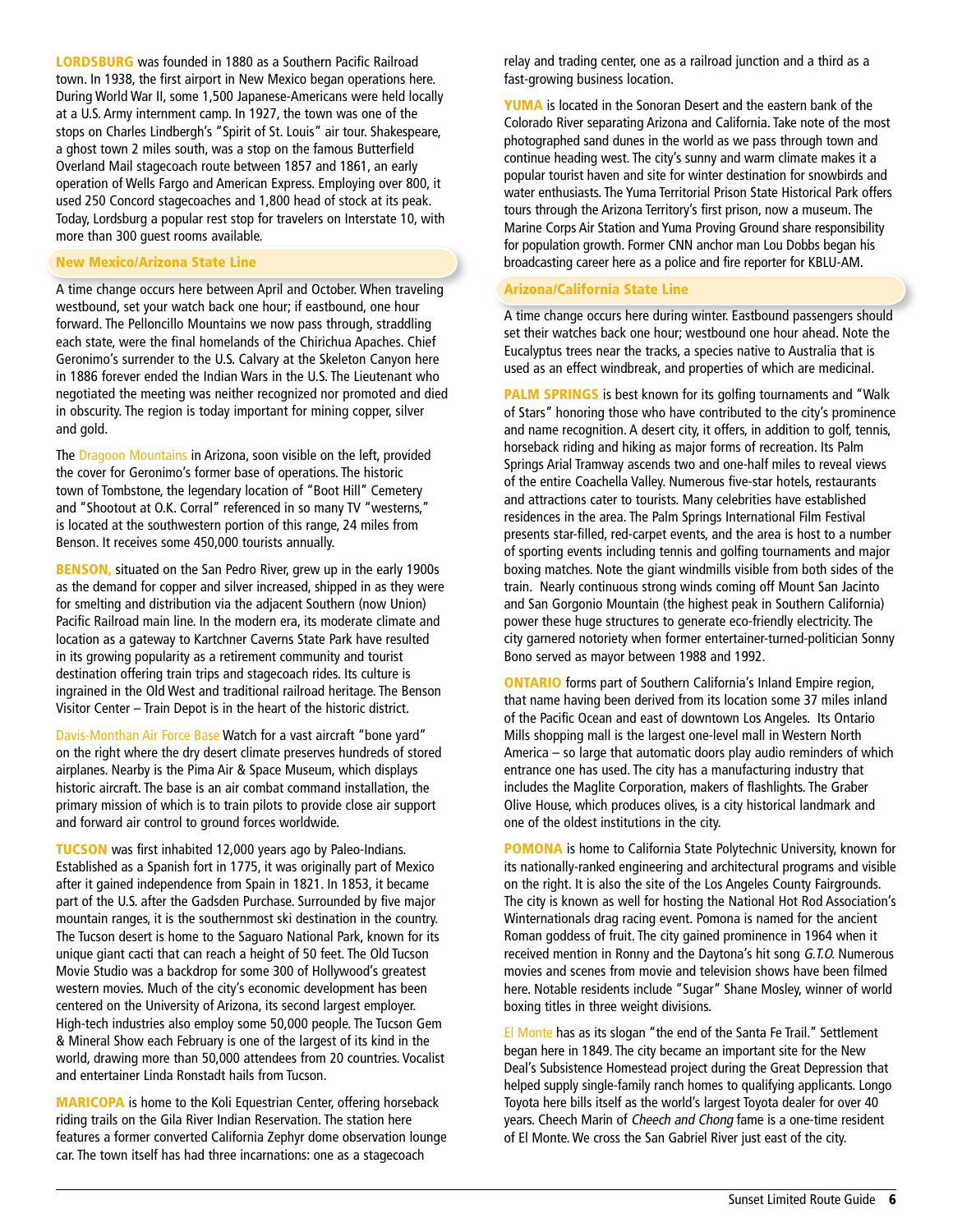California State University at Los Angeles visible on the right as we travel up the center median of Interstate 10, or the San Bernardino Freeway, serves 21,000 students and boasts one of the best nursing schools in the state. Its Television, Film and Media Studies program coordinates with the neighboring Hollywood film industry. Notable alumni include tennis great Billie Jean King.

LOS ANGELES El Pueblo de Nuestra Senora de la Reina de Los Angeles (The Town of Our Lady of the Queen of Angels), now known simply as Los Angeles, was founded in 1781. Note the Los Angeles County Hospital on the right as we travel along Interstate 10, the San Bernardino Freeway. Crossing the concrete-lined Los Angeles River, you'll be reminded of numerous television and movie chase scenes. The station is a fitting blend of Spanish and Art Deco styles, reflecting both the city's early heritage and its great film tradition. Opened in 1939, it was the last of the great "union stations" serving multiple

railroads. Across from the station is Olvera Street, a colorful historic district that marks the site of the original village. The city leads the world in producing popular entertainment, which forms the base of its international fame and global status as "Tinseltown." It is also home to people from more than 140 countries speaking over 200 different languages. Visible from the front of the station is Los Angeles City Hall, made famous as The Daily Planet in Superman and as itself in Dragnet, both popular television shows from the 1950s and 1960s.

At Los Angeles, passengers may transfer to Pacific Surfliner® trains to San Diego and Santa Barbara, Metrolink commuter trains to other Southern California communities or the MTA Red subway or Gold light rail lines to still more parts of the city. If you are detraining here, we hope you enjoyed your trip. If you are just beginning your journey, welcome aboard!